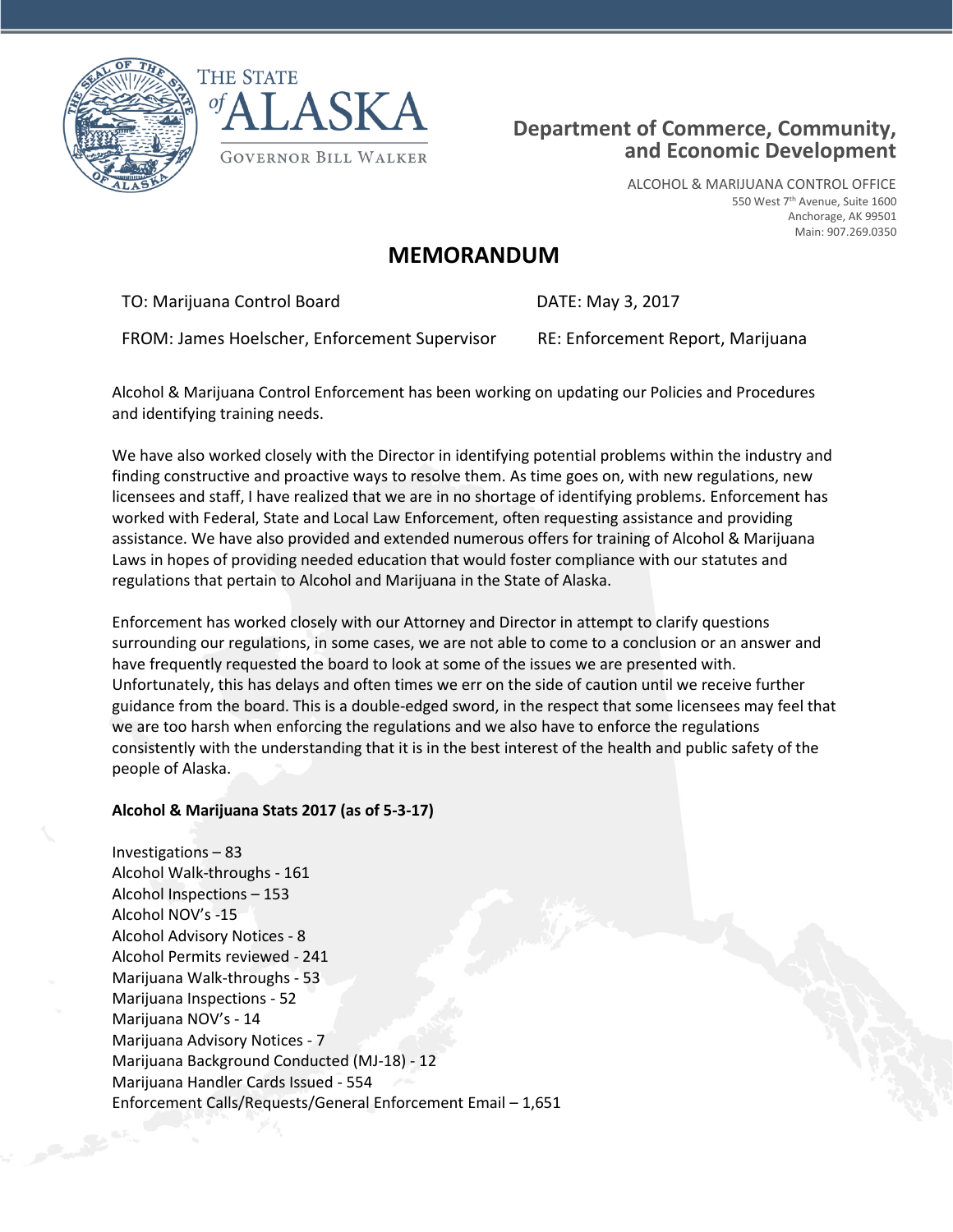



# **Items for the board to consider:**

### **Reporting Crimes on Licensed Premises to AMCO –**

- There is currently no requirement to report any crimes that occur on a licensed premises. The only requirement is to report in our tracking system. I believe that there should be a reporting requirement for licenses who have had crimes occur on their premises.
	- o Diversion This could be an area for diversion and would need an immediate investigation conducted by AMCO, separate from the original crime(e.g. burglary, theft)
	- $\circ$  Cole memo This would also need to immediate separate investigation by AMCO, as the crime committed could lead to one of the 8 priorities defined by the Cole memo.
	- o Security This would allow us to verify security and make recommendations to the board regarding security measures.

#### **Trade shows –**

- We have received numerous question on trade shows, to include bringing marijuana and products to show attendees. Currently, there is no legal mechanism that legally allows a licensee to transport to a non-licensed premises for any reason. The trade shows are not new, but the difference this year is that we have licensees and that could not be said for previous years. Numerous "vendors" are in attendance, to include ones that do not have a license. This can blur the line of legal marijuana and illegal marijuana.
	- o Possession of Marijuana, can a licensee have "X" amount of marijuana or marijuana product?
	- o How does it get there? Violates Transportation Regulation.
	- o Promotion, is this a permissible promotional activity?

#### **Naming strains of Marijuana –**

 We have identified that marijuana strains are given names that can be associated with items that may be attractive to children, (e.g. "Gummy Bears", "Snow White", "Candyland", "Girl Scout Cookies", "Jilly Bean") and with all of our laws that pertain to keeping marijuana and marijuana products out of the hands of children and anyone under 21 and only making it legal for only 21 years of age and older, the naming of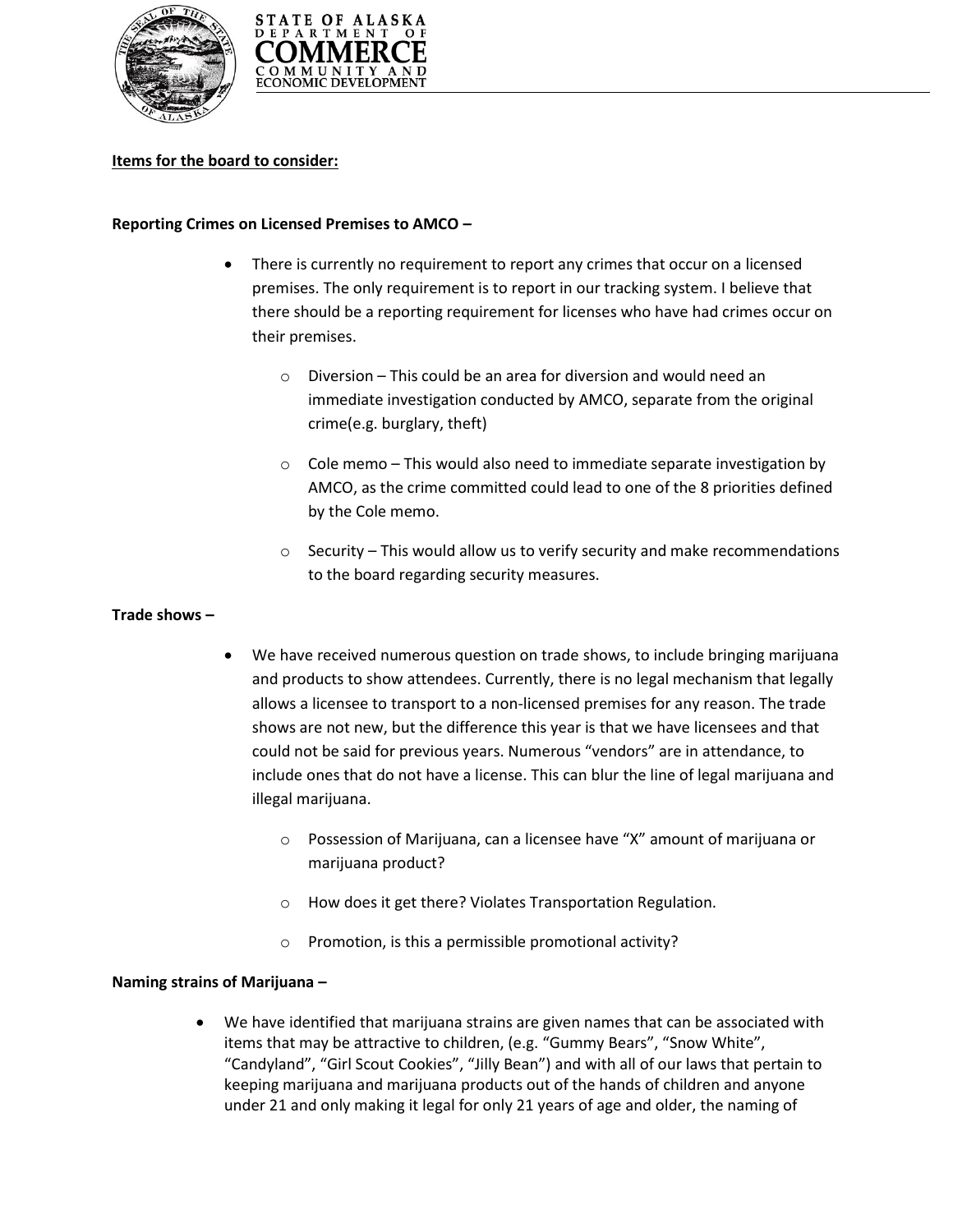



marijuana strains with names that are associated with things that are made to appeal to children tends to go against the grain of our laws. I would request, when advertised, the strains with names that can be considered attractive to children be shortened, (e.g. respectively "GB", "SW", "CL", "GSC", "JB")

- $\circ$  3 AAC 306.360(b)(5) Does the naming of strains fall within "other depiction"?
- We have identified that marijuana strains are given names that can be associated with medicinal properties, (e.g. "Medical Mass CBD", "Medical Mystery", "The Cure")
	- $\circ$  3 AAC 306.360(b)(3) Does this give representation that the use of marijuana has curative or therapeutic effects?

# **Advertorials, if the purpose is commercial -**

- Can an unpaid editorial written to a newspaper be considered an "advertorial" and fall under the guidelines as a paid advertisement?
- If a licensee sponsors and has their logo affixed to a paid article promoting prohibited acts, (e.g. advertisement of claims of marijuana having curative or therapeutic effects?) would this be a violation of advertisement for the sponsoring licensee?

# **Advertisement –**

- Promotional activities, during the week of 4/20, after consultation with our attorney, we issued an advisory to all retail marijuana licensees informing them that any promotional activity that encourages the sale of marijuana or marijuana products is against 3 AAC 306.360(d). This led to a lot of questions as to what is allowed. We need clarification from the board as to what is acceptable within the regulations.
- Cultivator Advertisement Would the requirement for advertisement fall within the advertisement for retailers? 3 AAC 306.360(c)(1)
	- o A cultivator wanted to sponsor a co-ed softball team and place a banner on the field with their name and logo.
- Retail/Cultivation Licensee Promotional event
	- $\circ$  They advertised for a 4/20 event. After the advisory notice was sent out, they contacted us and were told that they were no longer having the event, but the landlord was putting on the event. The event was held in the parking lot that is shared with two licensed premises. I informed the owner that I did not think that this was alright for him or the landlord to do and informed him that I would bring this before the MCB.